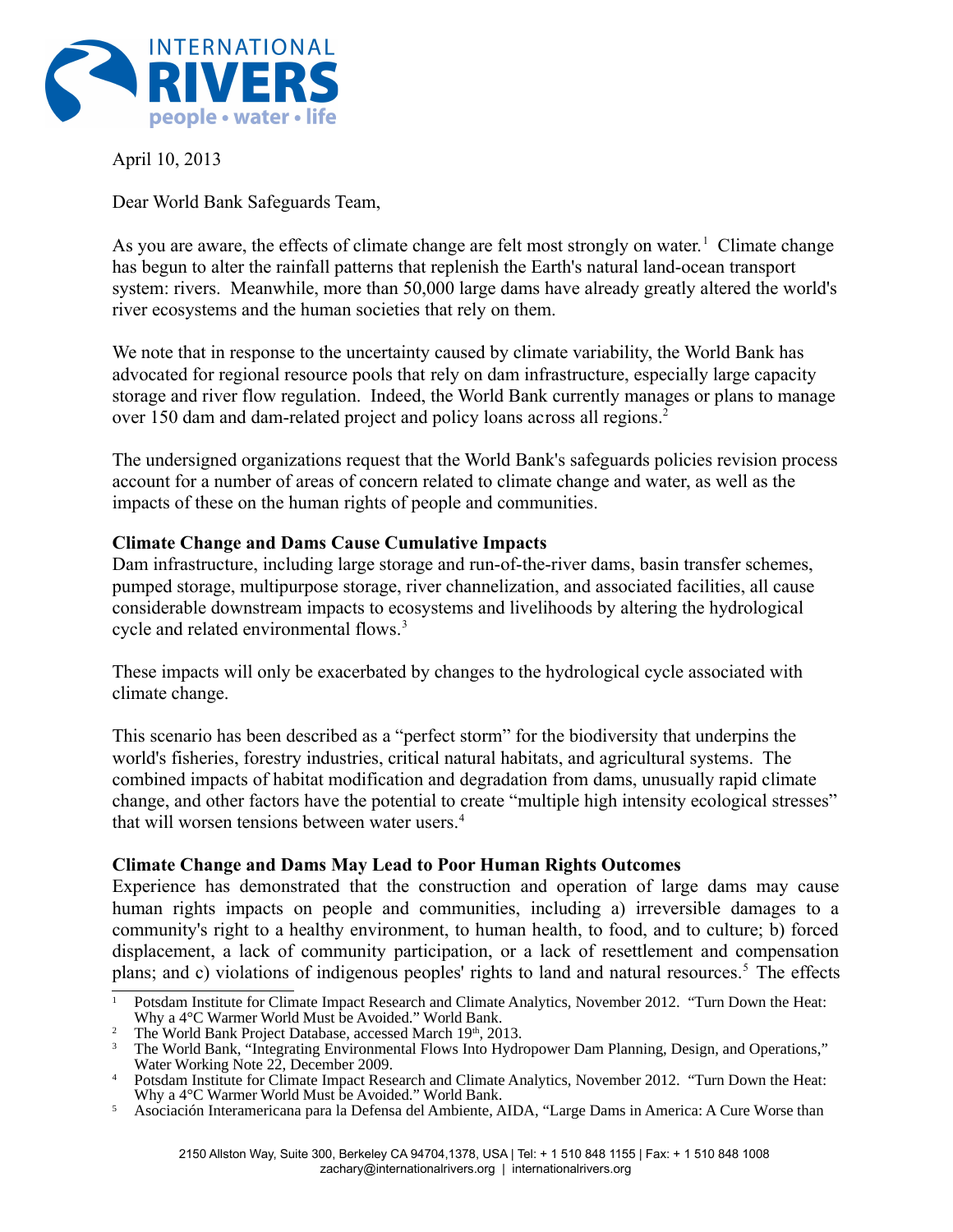of climate change and water uncertainty may exacerbate these outcomes. [6](#page-1-0)

## **The Bank Must Live Up to its Commitment to Safeguard People and Ecosystems**

The Bank's safeguard policies are insufficient in addressing water-related social and environmental risks, and implementation of existing guidance has been ineffective. For example, while the World Bank's Environment Strategy established the need for biodiversity to be mainstreamed throughout the World Bank's energy and water sector investments, investments in the hydropower sector have ranked near last—21 of 22— in mainstreaming biodiversity.<sup>[7](#page-1-1)</sup>

For the World Bank to live up to its commitment to strong safeguards in a time of climate uncertainty and increased tensions over water demand, it must improve the framework and tools which it employs in risk management. This is best done by both mainstreaming requirements for assessments and action plans that manage the risks of climate change to water quantity and quality into existing safeguards, as well as by improving borrower implementation of existing guidance.

We consider the following recommendations as requisites for a credible commitment to strong safeguards against climate and water risks and the threats they pose to human rights. While these recommendations are most readily applicable to investments in the dam sector, they are equally applicable to other sectors of World Bank operations. See Annex 1 for specific suggested policy language.

#### **1) Adopt a Cumulative Impacts Approach to Risk Management**

The World Bank can more effectively manage increased tensions over water demands among multiple river basin users by adopting a cumulative impacts approach to risk management in its Operational Policies and Bank Procedures.

Cumulative Impact Assessment and Management (CIAM) is a multi-stakeholder process that assesses the cumulative, indirect, and interactive impacts of the proposed dam or set of dams and their associated facilities, as well as existing and planned projects from other sectors, on the condition of Valuable Ecosystem Components (VECs) identified within a specific spatial and temporal boundary. VECs identification, assessment methodology, and management action plans are agreed upon by all stakeholders, including affected communities, who must participate in all stages of the process. See CEQ's [NEPA Analysis Guidance Manual \(May 2007\)](http://aec.army.mil/usaec/nepa/nepa-agm.pdf) and the [European Commission's Guidelines for the Assessment of Indirect and Cumulative Impacts as](http://ec.europa.eu/environment/eia/eia-studies-and-reports/guidel.pdf)  [well as Impact Interactions \(1999\)](http://ec.europa.eu/environment/eia/eia-studies-and-reports/guidel.pdf) for references.

The IFC's recent guidance note on cumulative impacts assessment and management for the private sector in emerging markets is not an appropriate approach to adopt. The IFC note leaves too little distinction between CIAM and a "good environmental and social impact assessment," while leaving too much discretion to the developer for implementation. The World Bank is wellpositioned to work with governments for implementation of cumulative impact assessments at the strategic planning level, where they are often highly effective.

the Disease? Main Environmental and Human Rights Consequences and Possible Alternatives," November 2009, and "Climate Change and Human Rights in Latin America, a Human Crisis," December 2011.

<span id="page-1-0"></span><sup>6</sup> World Commission on Dams, Dams and Development: A New Framework for Decision-Making, p. XXXIII, UK: Earthscan Publications (2000), and Inter-American Association for Environmental Defense, AIDA, "Climate Change and Human Rights in Latin America, a Human Crisis," December, 2011.

<span id="page-1-1"></span><sup>&</sup>lt;sup>7</sup> The World Bank, "The Role of Biodiversity and Ecosystems in Sustainable Development," 2010 Environment Strategy Analytical Paper, November 23, 2010.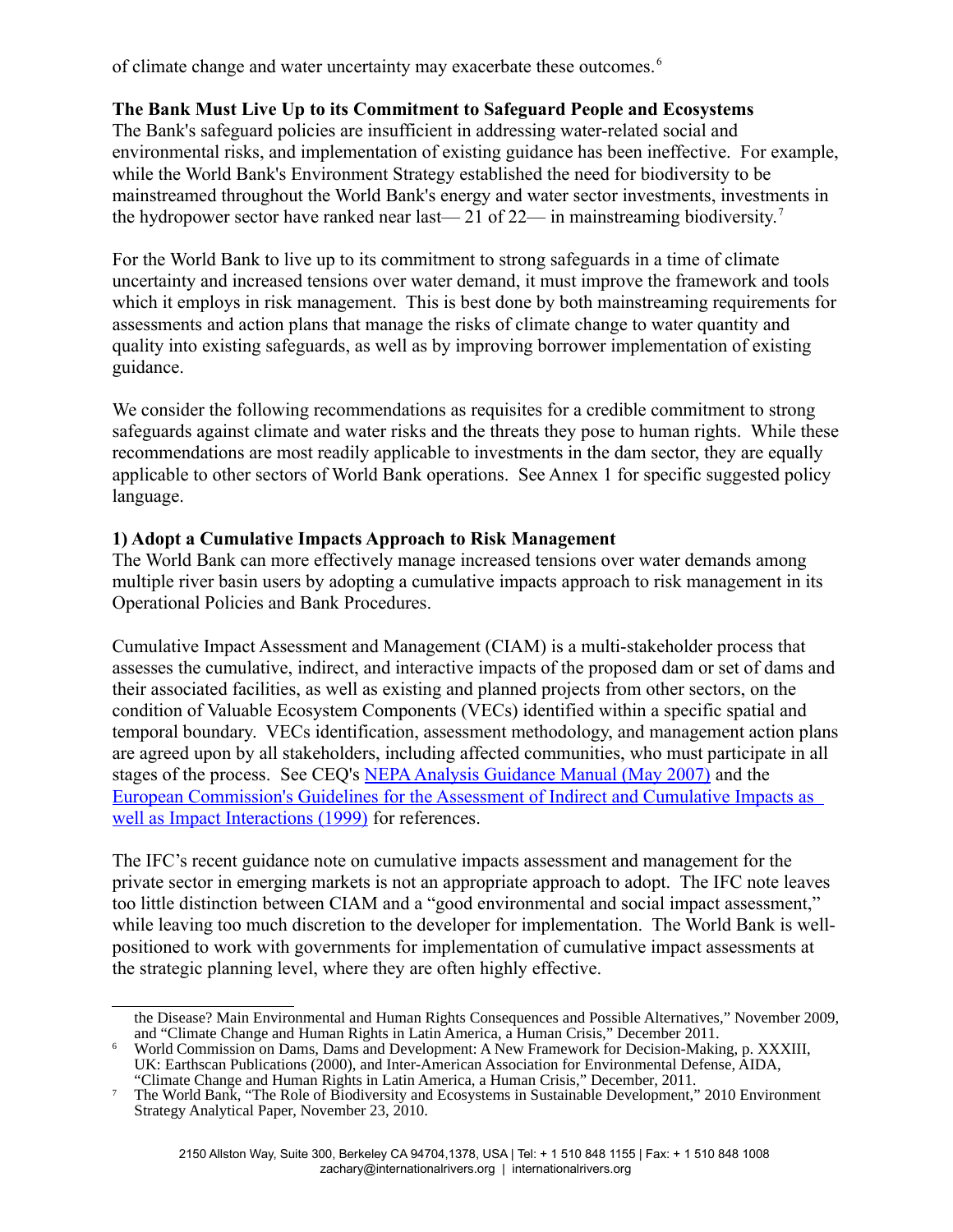# **2) Expand the Safeguards to Cover the Full Scope of Downstream Impacts**

Rivers play a fundamental role in maintaining floodplain and forest ecosystem health by depositing soil along the entire length of a river network, from source to delta. When it reaches the ocean, soil deposition helps to maintain the base of marine food chains, contributes to the ability of oceans to absorb CO2, and gives birth to coastal ecosystems that naturally aid in reducing disaster risk.

As foreshadowed by the Bank's Environment Strategy, the Bank is launching an important partnership to address ocean ecosystem degradation. To meet the biodiversity and ocean protection goals of this partnership and the Environment Strategy, the revised safeguards should broaden their scope to include measures that avoid and reduce downstream impacts from source to delta. See the [Downstream Response to Imposed Flow Transformation \(DRIFT\)](http://www.eflownet.org/downloads/documents/8.%20DRIFT.pdf) model, for reference.

## **3) Require Environmental Flows Assessments and Maintenance**

Building greater storage capacity and regulating river flow through construction of cascade dams are two ways to hedge against the risks of climate uncertainty, but they both aggravate tensions between users over the quantity and quality of water as they alter environmental flows.

The World Bank should require environmental flows assessments that measure the impacts of dam infrastructure on freshwater fisheries, floodplain nutrient balance, sedimentation, and water and soil quality, and mitigation action plans that maintain environmental flows for healthy ecosystems and livelihoods. See the [Instream Flow Incremental Methodology \(IFIM\)](http://www.fort.usgs.gov/products/software/ifim/) for reference.

#### **4) Require the Creation and Implementation of Integrated Resources Plans**

Climate change adds an additional risk to electricity resources planning. Integrated Resources Plans (IRP) are the best tool to evaluate and rank all options for delivering utility services including all end-use efficiency and distributed generation approaches— according to comprehensive assessments of cost and risk. IRPs facilitate transparency and stakeholder engagement around decisions that otherwise are limited to supply options; enable fuller consideration of environmental and social costs; and reduce corruption.

The World Bank Safeguards should require borrowers to create and implement IRPs for the electricity sector before greenfield dam projects are selected. See [USAID's Best Practices Guide](http://pdf.usaid.gov/pdf_docs/PNACQ960.pdf)  [on Integrated Resource Planning For Electricity \(2006\)](http://pdf.usaid.gov/pdf_docs/PNACQ960.pdf) for reference.

# **5) Require Rigorous Climate Variability Modeling**

The IEG found that of 9 dams financed by the World Bank Group since it adopted the *Strategic Framework on Development and Climate Change* in 2008, only 3 explicitly assessed the impacts of climate change on project economic feasibility.<sup>[8](#page-2-0)</sup> Variations in rainfall increase the risk of extreme flooding and droughts, which will affect the economic feasibility of dam operations. When added to dams' social and environmental costs, the costs of climate variability will make many dams uneconomic.

The Safeguards should require borrowers to undertake climate variability assessments to model

<span id="page-2-0"></span><sup>8</sup> Internal Evaluation Group, "Adapting to Climate Change: Assessing the World Bank Group Experience Phase III," page 74. World Bank Group.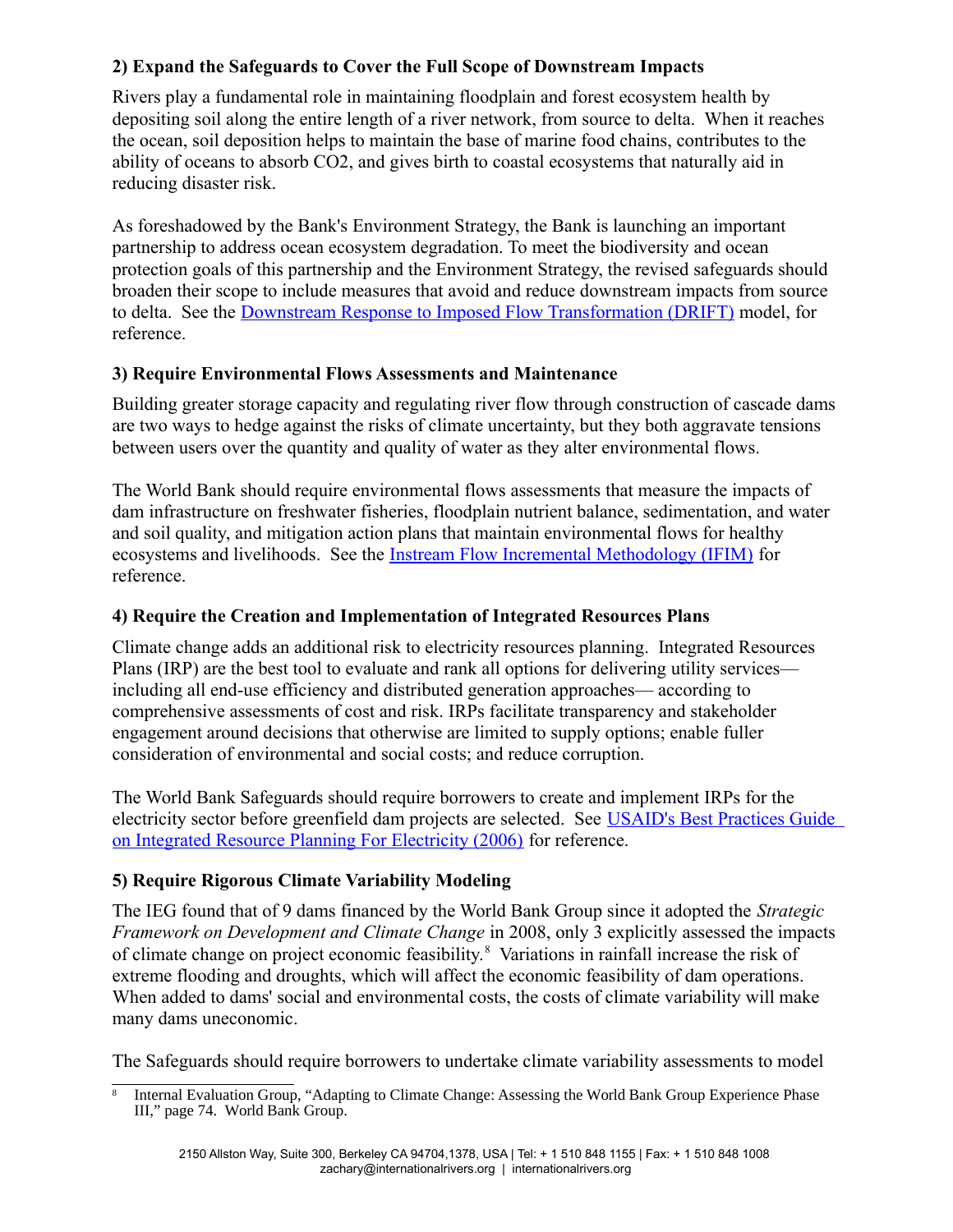impacts on investments Assessments should include downscaled hydrological variability simulations based on the assumption that future trends will not necessarily mirror past observations (non-stationarity). Results should directly inform options and needs assessments identified within IRPs for electricity resources. See [Stockholm Environment Institute's WEAP](http://www.weap21.org/)  [model](http://www.weap21.org/) for reference.

# **6) Require Borrower Compliance with Human Rights**

The World Commission on Dams signaled that the assessment of any large dam should "[r]ecognise existing rights and those who hold them. Those groups whose livelihoods, human rights and property and resource rights may be affected by an intervention are major rights holders and thus core stakeholders in a stakeholder forum within which negotiated outcomes should be achieved."<sup>[9](#page-3-0)</sup>

Towards eliminating human rights impacts that may be exacerbated by climate change, the World Bank should assess borrower compliance with international human rights covenants and declarations to which they are a party, and should require project-level due diligence.

Assessment of the borrower's human rights compliance should occur during the Bank's assessment of the governance and legal risk of borrower systems. Due diligence assessments that identify all potential impacts on human rights during project design, implementation, and operation should occur before project approval. See the [Recommendations of the World](http://www.internationalrivers.org/files/attached-files/world_commission_on_dams_final_report.pdf)  [Commission on Dams,](http://www.internationalrivers.org/files/attached-files/world_commission_on_dams_final_report.pdf) the core United Nations Treaties and Joint Declarations of UN Special Rapporteurs, and regional human rights instruments, as a reference.

## **7) Require Greater Dam Safety Measures**

Climate change increases probabilities of dam-related safety disasters such as glacial outbursts, cloud bursts, flooding, high intensity precipitation, silt inflows, drought, tectonic and geological activity, and subsidence. Increased risks of dam breaks and failure present higher risks for ecosystems and people downstream.

Incorporating designs for environmental flows into dam infrastructure is a cost effective way to strengthen dam safety. Improving project design aspects such as spillway capacity to accommodate for an increased probable maximum rainfall and flooding can improve both safety and economic feasibility.

The World Bank should require borrowers to design the safest possible dam infrastructure to prevent climate change from provoking dam safety disasters. See Denver Water Utility Climate [Alliance's Nonstationary Water Planning: A Review of Promising New Methods](http://www.cwi.colostate.edu/nonstationarityworkshop/SpeakerNotes/Thursday%20Morning/Waage.pdf) for reference.

#### **Do Not Sacrifice River Ecosystems on the Altar of Climate Mitigation and Adaptation**

The World Bank has made a commitment to increase climate resilience across all of its operations. Yet, investing in climate change mitigation and adaptation should improve the resilience of the world's freshwater ecosystems, not create greater impacts on biodiversity and livelihoods.

To successfully manage the risks of climate change on water quantity and quality, the World

<span id="page-3-0"></span><sup>9</sup> World Commission on Dams, 2000. "Dams and Development: A New Framework for Decision-Making." Available at [http://www.internationalrivers.org/files/attached-files/world\\_commission\\_on\\_dams\\_final\\_report.pdf](http://www.internationalrivers.org/files/attached-files/world_commission_on_dams_final_report.pdf)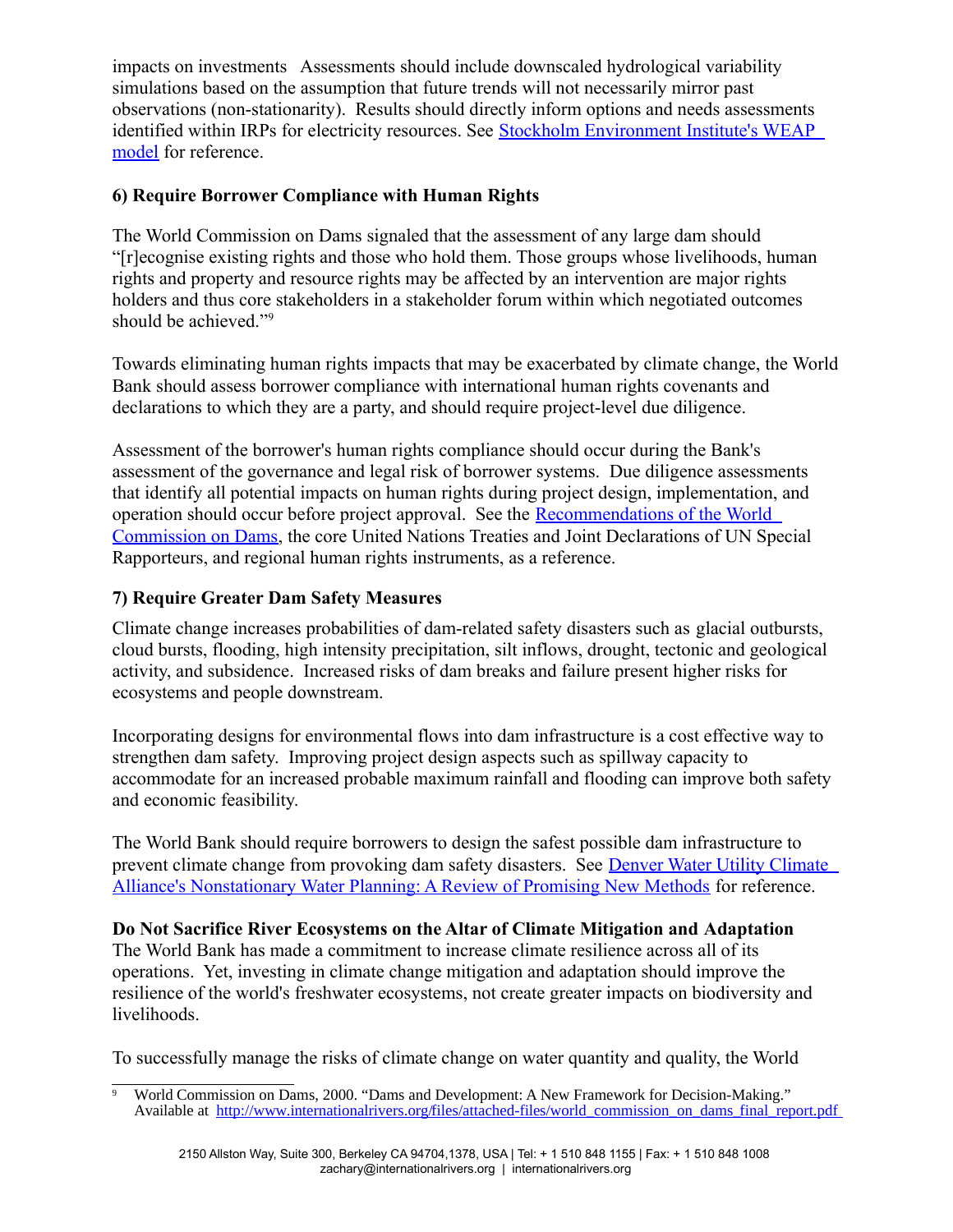Bank must drastically improve its framework and tools for risk management during the safeguards policy revisions process. By adopting the recommendations above, the Bank can send a signal that it is prepared to work with borrowers to prevent a "perfect storm" for biodiversity, and is committed to protecting the ecosystems and livelihoods that depend on the world's water.

We kindly request that you respond to the concerns and recommendations raised in this letter in a timely manner. We look forward to continuing to discuss these important issues with you as the safeguards revision process continues.

Sincerely,

hytte

Zachary Hurwitz Policy Coordinator International Rivers, USA

Endorsed by the following organizations:

EcoLur (Armenia) FOCO (Argentina) 11.11.11- Coalition of the Flemish North-South Movement (Belgium) PROTOS (Belgium) ECOA (Brazil) Food & Water Watch (Europe and USA) Re:Common (Europe) Association Green Alternative (Georgia) OFRANEH (Honduras) Friends of the Earth Japan (Japan) Japan Center for a Sustainable Environment and Society JACSES (Japan) Jamaa Resource Initiatives (Kenya) FIVAS (Norway) Derecho Ambiente y Recursos Naturales DAR (Peru) EcoDoc Africa (South Africa) Umphilo waManzi (South Africa) Initiative to Keep Hasankeyf Alive (Turkey) Amazon Watch (USA) Blue Planet Project (USA) Center for International Environmental Law (USA) International Accountability Project (USA) Asociación Interamericana para la Defensa del Ambiente, AIDA (Regional) The Water for the People Network (International) Waterkeeper Alliance (International)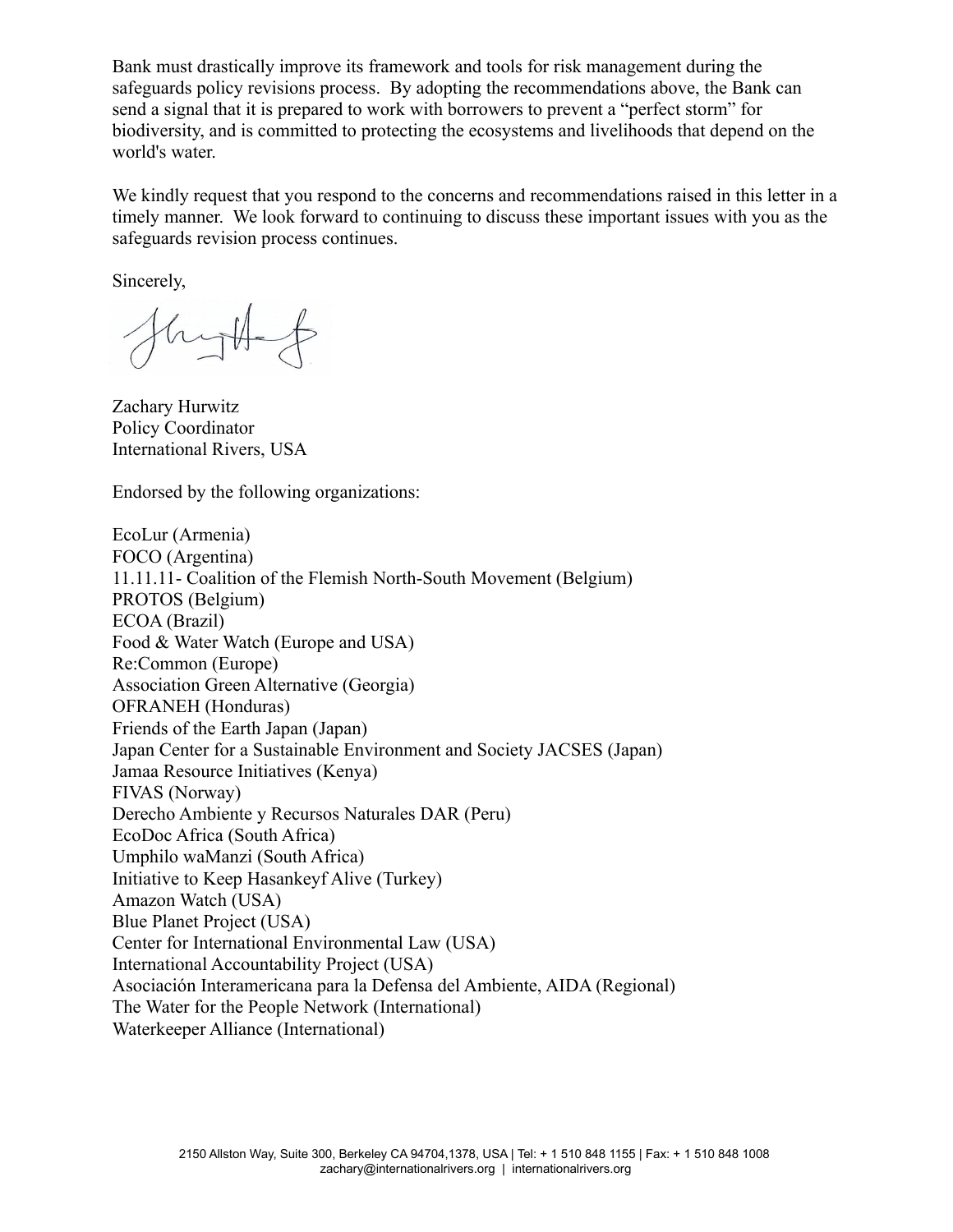# Annex 1. Recommended Language for Revision of the Safeguards Policies

# **1) Adopt a Cumulative Impacts Approach to Risk Management**

OP4.01: The World Bank requires borrowers to implement a Cumulative Impact Assessment and Management Plan prior to project approval. Cumulative impact assessments (CIAs) are a prerequisite for any large dam, any cascade of dams planned in the same river basin, and for any associated facilities related to dam construction and operation. CIA requires thorough analysis of incremental impacts on Valued Ecosystem Component (VEC) condition within a spatial and temporal scale, previously agreed to through transparent, and participatory stakeholder engagement.

The Bank defines as Category A any project that produces cumulative impacts on identified VECs in a given spatial and temporal context.

The borrower must share responsibility for cumulative impact mitigation plans and activities with relevant public and private actors existing in the identified scope of assessment. In the case of trans-boundary and regional development projects, responsibility for cumulative impacts mitigation plans and activities is shared between the borrower and respective public and private stakeholders responsible for the project in each country.

The Bank will assist borrowers in applying the results of cumulative impacts assessment and management plans to iterative updates of country-level options and needs assessments, including in Strategic Environmental Assessments, River Basin Plans, and Integrated Resources Plans.

## Annex A – Definitions:

*Indirect Impacts:* Impacts on the environment, which are not a direct result of the project, often produced away from or as a result of a complex pathway. Sometimes referred to as second or third level impacts, or secondary impacts.

*Cumulative Impacts:* Impacts that result from incremental changes caused by other past, present or reasonably foreseeable actions together with the project.

*Impact Interactions:* The reactions between impacts whether between the impacts of just one project or between the impacts of other projects in the areas.

# BP4.01 Annex A - Application of EA to Dam and Reservoir Projects:

During project identification and before assigning an environmental category, the task team (TT) ensures that the borrower selects and engages independent, recognized experts or firms, whose qualifications and terms of reference (TOR) are acceptable to the Bank, to carry out environmental reconnaissance that includes:

- (a) ascertaining the scope of environmental impacts, including the scope of VECs identified in a transparent and participatory process among all stakeholders;
- (b) identifying the potential cumulative environmental impacts of the project on the condition of identified VECs;
- (c) assessing the borrower's capacity to manage the EA process, including the ability to implement cumulative impacts assessment and management; and
- (d) advising on the need for an independent environmental advisory panel.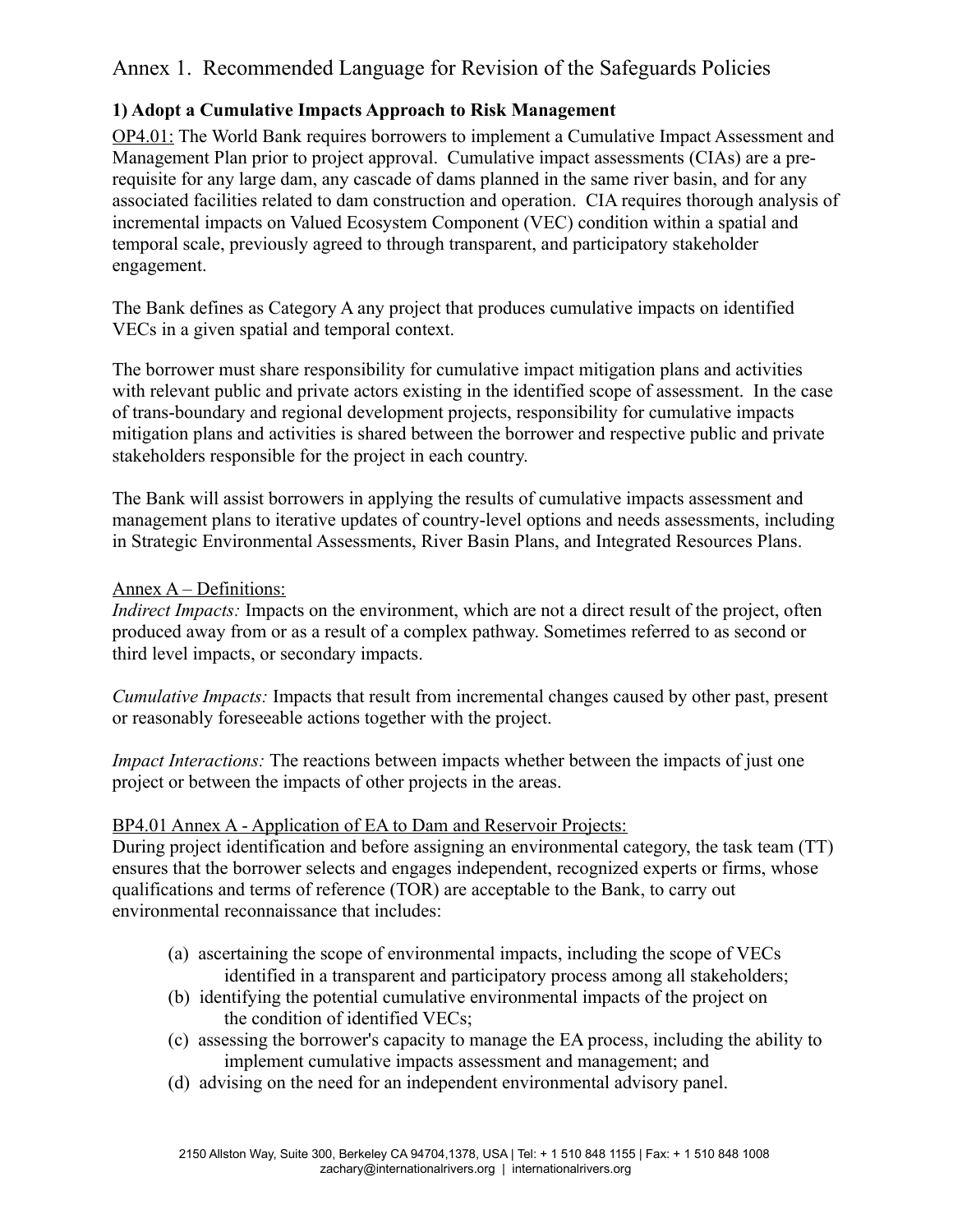# **2) Expand the Safeguards to Cover Downstream Impacts**

OP 4.01: The World Bank requires borrowers to include in CIAs potential impacts on the entire length of a river network, including on coastal ocean areas, wetlands, and estuaries.

## Annex A – Definitions:

*Downstream Impacts:* Any social or environmental impact in a position further along a river or stream as it flows in the direction of the sea.

# **3) Require Environmental Flows Assessments and Maintenance**

OP 4.01: As part of an ESA, of investments in water infrastructure, the World Bank requires borrowers to implement an Environmental Flows Assessment (EFA) prior to approval. Datadriven, scientific environmental flows assessments establish flow benchmarks that assure the maintenance of downstream ecosystem, biodiversity, and community health. Borrowers are required to incorporate optimal environmental flows levels into hydropower planning, design, and operations.

## Annex A – Definitions:

*Environmental flows:* The water regime provided within a river, wetland or coastal zone to maintain ecosystems and their socially and culturally-defined benefits.

BP4.01: Bank staff advise borrowers on the use of tools to calculate scientifically-appropriate levels of environmental flow and help develop appropriate flow maintenance incentive plans with relevant stakeholders.

# **4) Require the Creation and Implementation of Integrated Resources Plans**

OP 4.01: The World Bank requires borrowers to implement an Integrated Resources Planning (IRP) process for the electricity sector, in order to more effectively assess risk and alternatives prior to project selection. The IRP process must be open and participatory, and must first prioritize both supply- and demand-side efficiency measures before opting for new generation.

# Annex A – Definitions:

*Integrated Resource Plan*: A comprehensive and holistic methodology to plan a country's electricity resources options, that equally weighs the full range of feasible supply-side and demand-side options and assesses them against a common set of planning objectives and criteria agreed to in a transparent and participatory process.

BP4.01: The Bank advises borrowers in the identification of demand-side and supply-side efficiency measures and on transparent stakeholder engagement.

# **5) Require Rigorous Climate Variability Modeling**

OP 4.01: The World Bank requires borrowers to implement Climate Variability Assessments (CVA) for water infrastructure investments in order to measure projected hydrological flow and its effects on project safety and technical-economic feasibility.

BP 4.01: The Bank advises borrowers on the use of climate variability tools and methodologies for assessing probable future hydrological patterns.